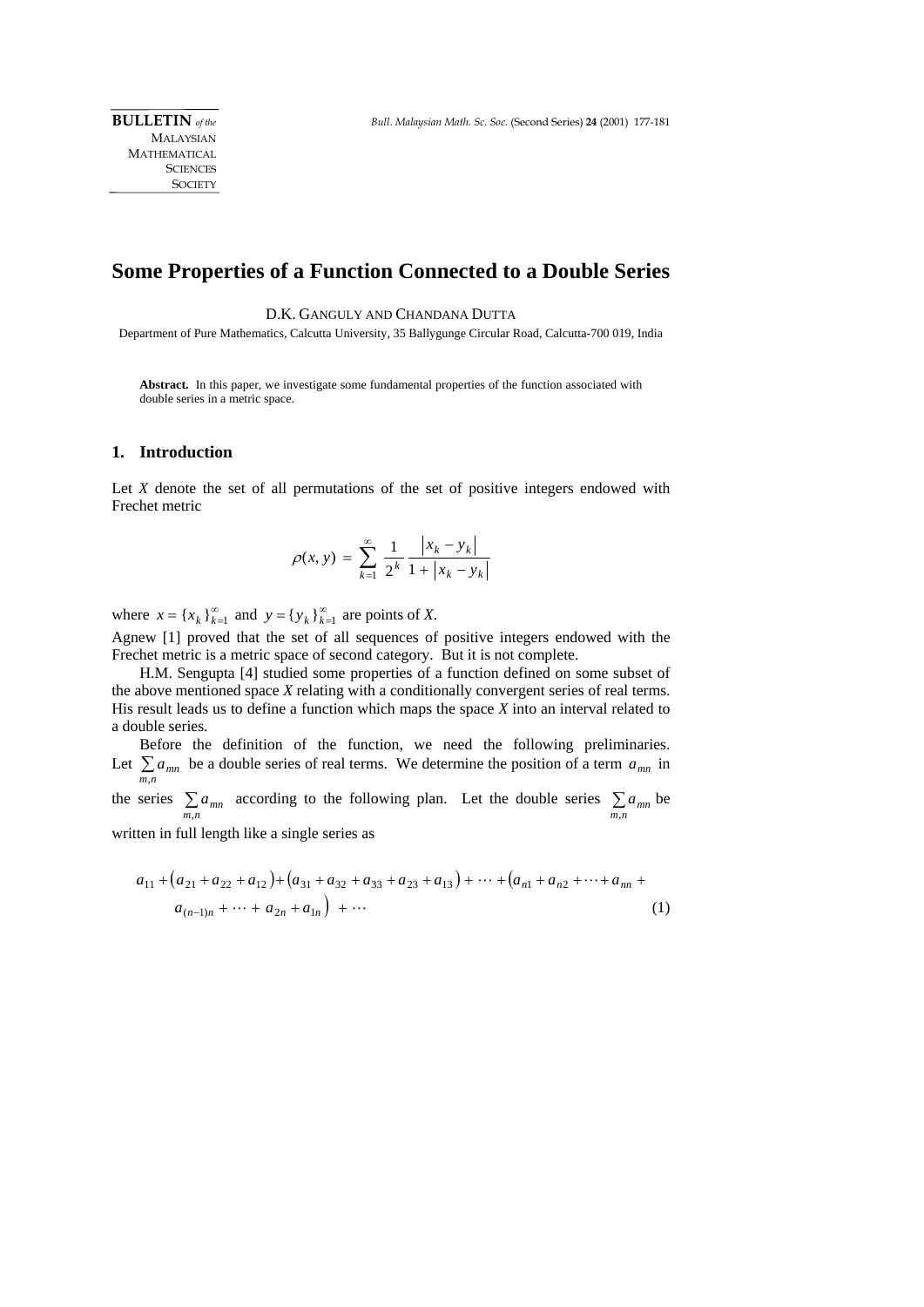If  $a_{mn}$  occupies the *r*th position in this single series then the position of the term in the double series also be counted as *r*th position.

Now to each  $x = \{x_k\}_{k=1}^{\infty} \in X$  there corresponds a subseries  $\sum_{m,n} a_{mn}(x)$  which is obtained as follows:

We take those terms of the double series  $\sum_{m,n} a_{mn}$  if the integers corresponding to the position of the terms of the double series are present in the sequence of integers  $x = \{x_n\}_{n=1}^{\infty}$ ; otherwise we discard the term. Thus to each point  $x = \{x_n\}_{n=1}^{\infty} \in X$  there corresponds a series  $\sum_{m,n} \varepsilon_{mn}(x) a_{mn}$  where  $\varepsilon_{mn}(x)$  takes the value 0 or 1 according to the integers corresponding to the position of terms are absent or present in the sequence of positive integers  $\{x_n\}$ . Also for each subseries of  $\sum_{m,n} a_{mn}$ there exists a point of *X* 

which corresponds to it.

Let  $\sum_{m,n} a_{mn}$  be a non-absolutely convergent double series with  $a_{mn} \to 0$  as

*m*,  $n \to \infty$  in Pringshein sense. We define a function  $f \equiv f \left| \sum a_{mn} \right|$ ⎠ ⎞  $\parallel$ ⎝  $f \equiv f \left( \sum_{m,n} a_{mn} \right)$  on *X* depending on the double series  $\sum_{m,n} a_{mn}$ below:

$$
f(x) = \begin{cases} \frac{\sum \varepsilon_{mn}(x) a_{mn}}{1 + \left|\sum_{m,n} \varepsilon_{mn}(x) a_{mn}\right|} & , & \text{if } \sum_{m,n} \varepsilon_{mn}(x) a_{mn} \text{ converges,} \\ 0 & , & \text{otherwise} \end{cases}
$$

.

We now investigate some interesting properties of the function  $f: X \to (-1, 1)$ .

**Theorem 1.** *If*  $\alpha$  *is any real number in* (−1, 1) *then the set*  $\{x \mid x \in X, f(x) = \alpha\}$  *is dense in X.* 

*Proof.* Let  $\alpha$  be any real number in  $(-1, 1)$ . Then there exists a series which converges to  $\frac{a}{1-\alpha}$  $\frac{\alpha}{1-\alpha}$  or  $\frac{\alpha}{1+\alpha}$ α  $\frac{\alpha}{1+\alpha}$  according as  $\alpha > 0$  or  $\alpha \le 0$ , of the series  $\sum_{m,n} a_{mn}$  and hence there exists an  $x = \{x_n\}_{n=1}^{\infty} \in X$  which corresponds to this series. Therefore to each  $\alpha \in (-1, 1)$  there exists an  $x = \{x_n\}_{n=1}^{\infty} \in X$  such that  $f(x) = \alpha$ . Thus we obtain a subseries  $\sum_{m,n} \varepsilon_{mn}(x) a_{mn}$  corresponding to this point  $x \in X$  where  $\varepsilon_{mn}(x) = 0$  or 1.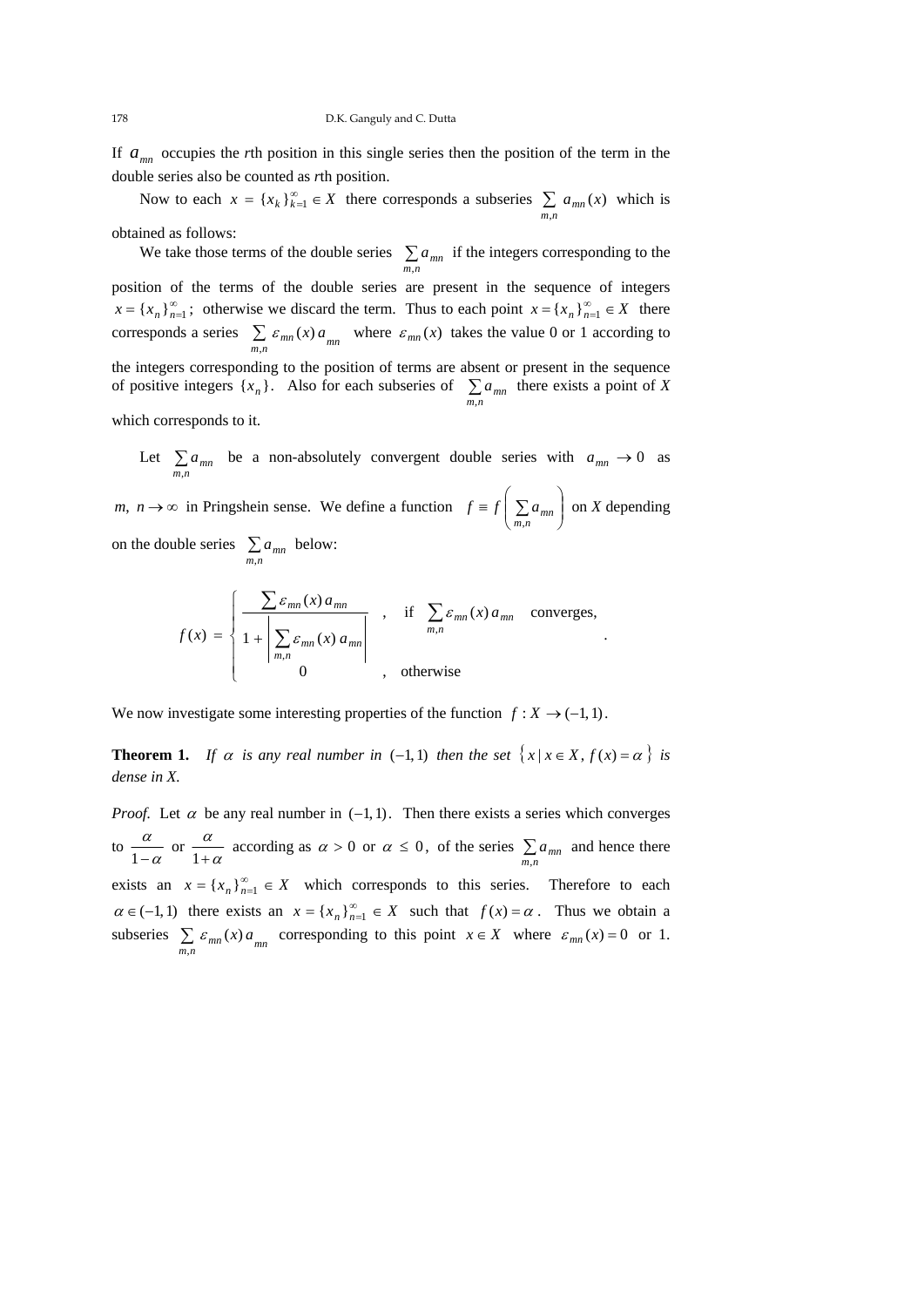Denote by  $A(x)$ , the set of all  $y = \{y_n\}_{n=1}^{\infty} \in X$  for which there exists a positive integer  $\mu = \mu(y)$  such that for  $m, n \ge \mu$ , we have  $\varepsilon_{mn}(x) = \varepsilon_{mn}(y)$ . We will now prove that *A*(*x*) is dense in *X*. Let  $z = \{z_i\} \in A(x)$  and  $\varepsilon > 0$ . It is sufficient to show that  $A(x) \cap S(z, \varepsilon) \neq \phi$  where  $S(z, \varepsilon)$  is the *ε*-sphere centered at *z*. Let *l* be the smallest positive integer for which  $\sum_{n=1}^{\infty}$  $=l +$  $^{-i}$  < 1  $2^{-i} < \varepsilon$ .  $\sum_{i=l+1}^{\infty} 2^{-i} < \varepsilon$ . We define the sequence  $y = \{y_i\}_{i=1}^{\infty}$  in the set *A*(*x*) as follows:

 $y_t = z_t$ ,  $t = 1,2,\dots, l$ . If  $z_t \le x_{t+1}$  then  $y_t = x_t$ ;  $t = l+1$ ,  $l+2,\dots$  and if  $z_t > x_{t+1}$  then  $y_t = x_l$  for  $t = l + 1$ ,  $l + 2, \dots, m - 1$  where *m* is the smallest positive integer with the property  $z_m \leq x_{m+1}$  and  $y_t = x_t$  for  $t = m, m+1, m+2, \dots$ .

Obviously,  $\rho(y, z) < \varepsilon$  holds for the sequence  $y = \{y_i\}_{i=1}^{\infty}$  and there is a positive integer  $t_0$  such that  $y_t = x_t$ ,  $t = t_0$ ,  $t_0 + 1$ ,  $t_0 + 2$ ,... Therefore  $\sum_{m,n} \varepsilon_{mn}(y) a_{mn} = \sum_{m,n} \varepsilon_{mn}(x) a_{mn}$  for  $m, n > t_0$ . Hence  $y = \{y_i\}_{i=1}^{\infty} \in A(x)$  and  $y \in S(z, \varepsilon)$  i.e.,  $A(x) \cap S(z, \varepsilon) \neq \emptyset$ . Hence  $A(x)$  is dense in *X*. Also the subseries  $\sum_{m,n} \varepsilon_{mn}(y) a_{mn}$  converges if and only if the subseries  $\sum_{m,n} \varepsilon_{mn}(x) a_{mn}$  converges. Hence  $f(y) = f(x) = \alpha$  for each  $y \in A(x)$ . Hence the theorem follows.

**Theorem 2.** *The function f is discontinuous everywhere.* 

*Proof.* Let  $x_0 \in X$  and  $f(x_0) = \alpha_0$ , by the consequence of the above theorem, it can be shown that for  $\delta > 0$  the sphere  $S(x_0, \delta)$  contains a point  $x \in X$  for which  $f(x) = \alpha_0 + 1$ . Hence the result follows.

**Corollary.** *The function does not belong to the first Baire class.* 

*Proof.* It follows from the fact that the set of points of discontinuity of a function belonging to the first Baire class is set of first category [3].

## **Theorem 3.** *The function f belongs exactly to the third Borel class.*

*Proof*.Since *f* is discontinuous everywhere, it cannot belong to the first Baire class. Therefore it suffices to show that for each real number  $a$ , each of the sets  $A^a = \{x \in X : f(x) < a\}$  and  $A_a = \{x \in X : f(x) > a\}$  belong to the third additive Borel class.

We first investigate for the set  $A^a$ . If  $a \ge 1$  or  $a \le -1$  then  $A^a = X$  or  $\phi$  and therefore the above assertion is obvious.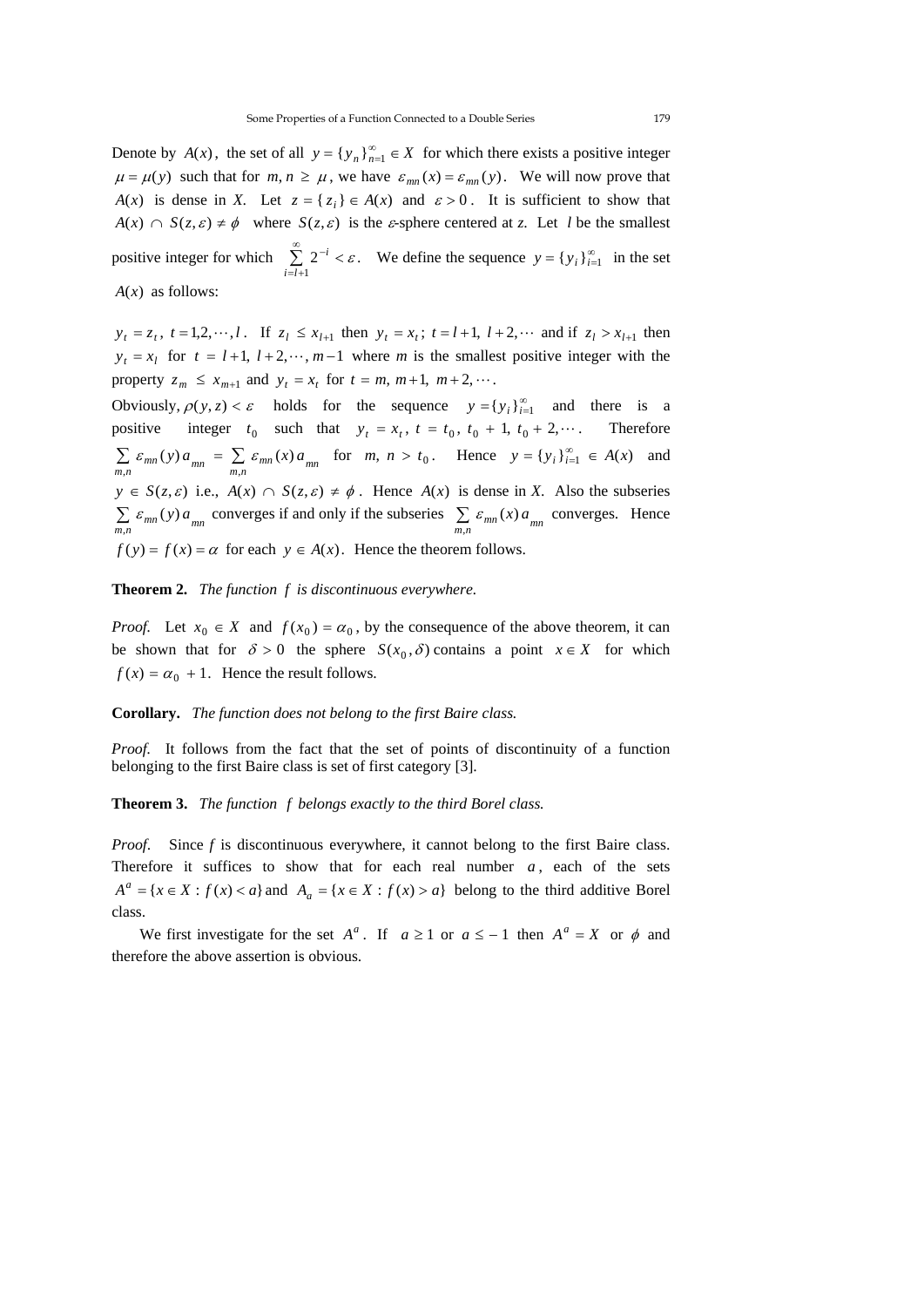Let  $0 < a < 1$ . Then we have  $A^a = \{x \in X_1 : f(x) < a\} \cup \{x \in X_2 : f(x) > a\}.$ Where  $X_1 = \{ x \in X : \sum_{m,n} \varepsilon_{mn}(x) a_{mn} < +\infty \}$  and  $X_2 = X - X_1$ . For each point  $x \in X_1$ ,

we have  $f(x) = \lim_{m,n \to \infty} f(x)$ ,

where

$$
S_{mn}(x) = \frac{\sum_{p=1}^{m} \sum_{q=1}^{n} \varepsilon_{pq}(x) a_{pq}}{1 + \left| \sum_{p=1}^{m} \sum_{q=1}^{n} \varepsilon_{pq}(x) a_{pq} \right|}.
$$

Then 
$$
\{x \in X_1 : f(x) < a\} = \bigcup_{k=1}^{\infty} \bigcup_{r=1}^{\infty} \bigcap_{n=r}^{\infty} \bigcap_{m=r}^{\infty} M(k, m, n)
$$

where 
$$
M(k, m, n) = \left\{ x \in X_1 : S_{mn}(x) < a - \frac{1}{k} \right\}.
$$

It is evident that for fixed  $k, m, n, M(k, m, n)$  is closed in *X* and consequently the set  ${x \in X_1 : f(x) < a}$  is an  $F_{\sigma}$  set in  $X_1$ . By Cauchy's criterion of convergence of a double series we have

$$
X_{1} = \bigcap_{k=1}^{\infty} \bigcup_{n=1}^{\infty} \bigcup_{m=1}^{\infty} \bigcap_{q=1}^{\infty} \bigcap_{p=1}^{\infty} \left\{ x \in X : \left| \sum_{i=m+1}^{m+p} \sum_{j=n+1}^{n+q} \mathcal{E}_{ij} (x) a_{ij} \right| \leq \frac{1}{k} \right\}
$$

$$
= \bigcap_{k=1}^{\infty} \bigcup_{n=1}^{\infty} \bigcup_{m=1}^{\infty} \bigcap_{q=1}^{\infty} \bigcap_{p=1}^{\infty} H(m,n,p,q,k)
$$
  
where  

$$
H(m,n,p,q,k) = \left\{ x \in X_{1} : \left| \sum_{i=m+1}^{m+p} \sum_{j=n+1}^{n+q} \mathcal{E}_{ij} (x) a_{ij} \right| \leq \frac{1}{k} \right\}.
$$

where

It is evident that for fixed  $m, n, p, q, k$ , the set  $H(m, n, p, q, k)$  is closed in *X*. Hence *X*<sub>1</sub> is  $F_{\sigma\delta}$  in *X* and also the set  $\{x \in X_1 : f(x) < a\}$  is  $F_{\sigma}$  in  $X_1$ . Therefore  $X_2$  is  $G_{\delta\sigma}$  in *X*. Hence  $X_2$  is  $F_{\sigma\delta\sigma}$  in *X* [2]. Hence the set  $A^a$  is an  $F_{\sigma\delta\sigma}$  set in *X*.

 $H(m, n, p, q, k) = \left\{ x \in X_1 : \left| \sum_{i=m+1}^{n} \sum_{j=n+1}^{n} \varepsilon_{ij}(x) a_{ij} \right| \leq \frac{1}{k} \right\}$ 

 $=m+$ 

*j n*

 $\mathcal{L}_{1}: \left| \sum_{i} \sum_{j} \mathcal{E}_{ij}(x) a_{ij} \right| \leq \frac{1}{k}.$ 

 $-1$   $j=n+1$ 

*i m*

 $\overline{\mathfrak{r}}$ 

⎪⎭

If  $-1 < a \le 0$ , then we have  $A^a = \{x \in X : f(x) < a\}$  and  $A^a$  can be shown to be an  $F_{\sigma\delta\sigma}$  set in *X* in a similar manner. Using analogous considerations, it can be shown that  $A_a = \{x \in X : f(x) > a\}$  is  $F_{\sigma \delta \sigma}$  in *X*. The theorem follows.